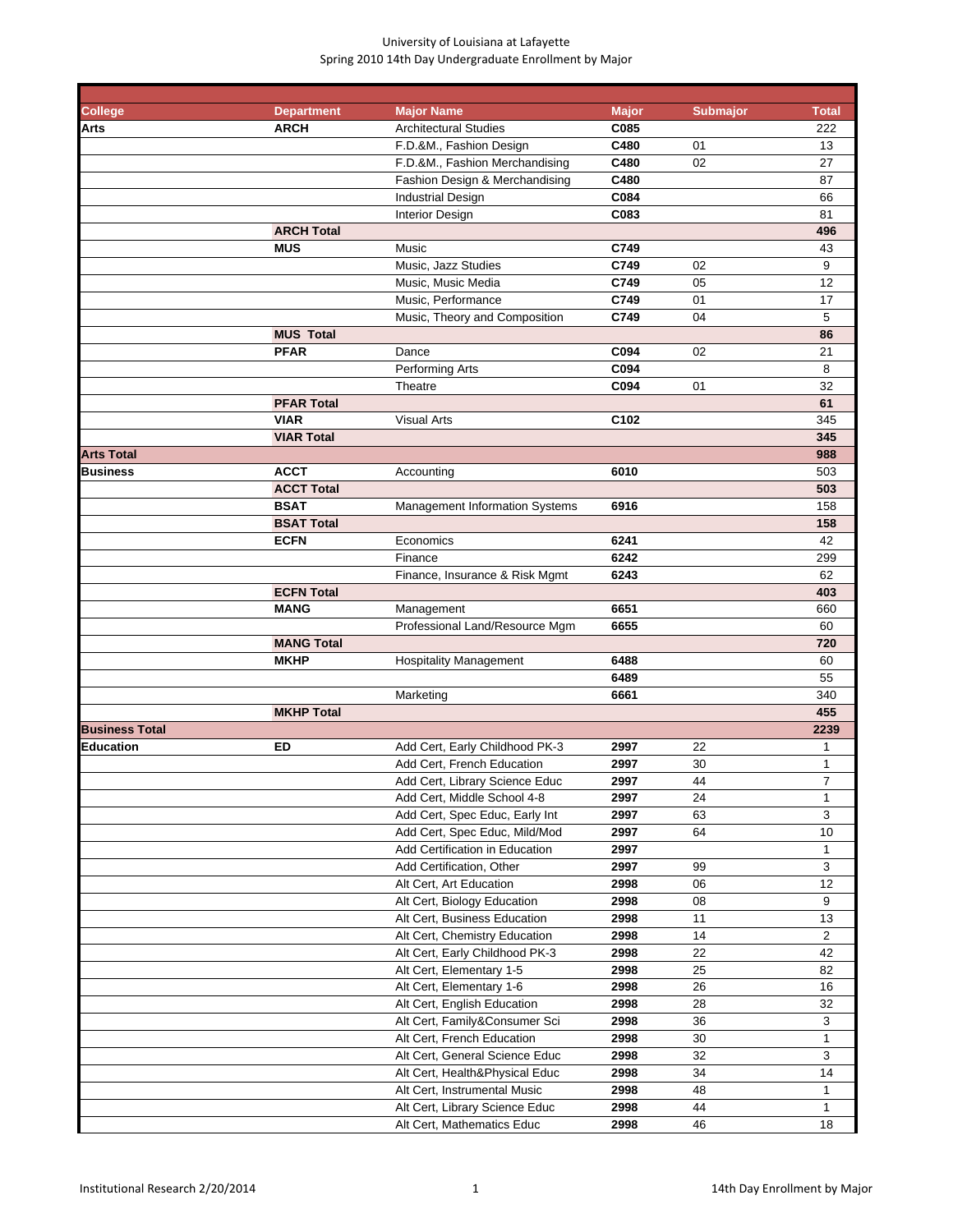|                        |                   | Alt Cert, Middle School 4-8          | 2998 | 24 | 26             |
|------------------------|-------------------|--------------------------------------|------|----|----------------|
|                        |                   | Alt Cert, Physics Education          | 2998 | 52 |                |
|                        |                   | Alt Cert, Social Studies Educ        | 2998 | 54 | 17             |
|                        |                   | Alt Cert, Spec Educ, Early Int       | 2998 | 63 | 3              |
|                        |                   | Alt Cert, Spec Educ, Mild/Mod        | 2998 | 64 | 44             |
|                        |                   | Alt Cert, Speech Education           | 2998 | 66 | $\overline{2}$ |
|                        |                   | Alt Cert, Vocal Music Educ           | 2998 | 50 | 4              |
|                        |                   | Alt Certification in Education       | 2998 |    | 82             |
|                        |                   | Alt Certification, Other             | 2998 | 99 | 1              |
|                        |                   | <b>Education Interim</b>             | 2010 |    | 1              |
|                        | <b>ED</b> Total   |                                      |      |    | 457            |
|                        |                   |                                      |      |    |                |
|                        | <b>EDCI</b>       | Agriculture Educ - Grades 6-12       | 2312 |    | 3              |
|                        |                   | Art Education - Grades K-12          | 2073 |    | 33             |
|                        |                   | <b>Biology Education Grades 6-12</b> | 2112 |    | 29             |
|                        |                   | Business Educ - Grades 6-12          | 2140 |    | 21             |
|                        |                   | Chemistry Educ - Grades 6-12         | 2161 |    | 4              |
|                        |                   | Early Childhood - Grades PK-3        | 2260 |    | 332            |
|                        |                   | Earth Sci Educ - Grades 6-12         | 2314 |    | $\overline{2}$ |
|                        |                   | Elementary Educ - Grades 1-5         | 2311 |    | 367            |
|                        |                   | Elementary Educ - Grades 1-6         | 2264 |    | $\mathbf{1}$   |
|                        |                   | English Education- Grades 6-12       | 2301 |    | 99             |
|                        |                   | Family&Consumer Sci Ed Gr 6-12       | 2315 |    | 5              |
|                        |                   | French Lang Educ Grades 6-12         | 2347 |    | 3              |
|                        |                   | General Science Educ - Gr 6-12       | 2316 |    | 6              |
|                        |                   | Industrial Arts Ed Grades 6-12       | 2551 |    | $\mathbf{1}$   |
|                        |                   | Instrumental Music Ed- Gr K-12       | 2744 |    | 28             |
|                        |                   | Mathematics Educ - Grades 6-12       | 2670 |    | 79             |
|                        |                   | Middle School - Grades 4-8           | 2265 |    | 75             |
|                        |                   | Music Educ, Instrumental             | 2373 | 48 | 1              |
|                        |                   | Physics Education- Grades 6-12       | 2830 |    | $\overline{2}$ |
|                        |                   | Sec Educ, Art Education 7-12         | 2375 | 06 | $\mathbf{1}$   |
|                        |                   | Sec Educ, Social Studies 7-12        | 2375 | 54 | $\mathbf{1}$   |
|                        |                   |                                      | 2920 |    |                |
|                        |                   | Social Studies Educ - Gr 6-12        |      |    | 97             |
|                        |                   | Spanish Lang Educ Grades 6-12        | 2348 |    | 5              |
|                        |                   | Spec Educ Early Intervention         | 2263 |    | 1              |
|                        |                   | Special Education MM - Gr 1-12       | 2376 |    | 38             |
|                        |                   | Speech Education - Grades 6-12       | 2961 |    | 9              |
|                        |                   | Vocal Music Educ - Grades K-12       | 2746 |    | 9              |
|                        | <b>EDCI Total</b> |                                      |      |    | 1252           |
|                        | <b>KNES</b>       | <b>Athletic Training</b>             | 2473 |    | 113            |
|                        |                   | Kinesiology - Grades K-12            | 2474 |    | 109            |
|                        |                   | Kinesiology, Exercise Science        | 2474 | 05 | 438            |
|                        |                   | Kinesiology, Hlth Promotion          | 2474 | 10 | 45             |
|                        |                   | Kinesiology, Sports Management       | 2472 | 20 | $\mathbf{1}$   |
|                        |                   |                                      | 2474 | 20 | 105            |
|                        | <b>KNES Total</b> |                                      |      |    | 811            |
| <b>Education Total</b> |                   |                                      |      |    | 2520           |
| Engineering            | <b>CHEE</b>       | <b>Chemical Engineering</b>          | 4170 |    | 145            |
|                        | <b>CHEE Total</b> |                                      |      |    | 145            |
|                        | <b>CIVE</b>       | Civil Engineering                    | 4180 |    | 142            |
|                        | <b>CIVE Total</b> |                                      |      |    | 142            |
|                        | <b>EECE</b>       | Elec Engr, Computer Engr             | 4281 |    | 96             |
|                        |                   | Elec Engr, Telecomm Engr             | 4283 |    | 11             |
|                        |                   | <b>Electrical Engineering</b>        | 4280 |    | 110            |
|                        | <b>EECE Total</b> |                                      |      |    | 217            |
|                        | <b>ITEC</b>       |                                      | 4552 |    | 315            |
|                        |                   | Industrial Technology                |      |    |                |
|                        | <b>ITEC Total</b> |                                      |      |    | 315            |
|                        | <b>MCHE</b>       | Mech Engineering, CAD/CAM            | 4681 |    | 5              |
|                        |                   | <b>Mechanical Engineering</b>        | 4680 |    | 342            |
|                        | <b>MCHE Total</b> |                                      |      |    | 347            |
|                        | <b>PETE</b>       | Petroleum Engineering                | 4790 |    | 179            |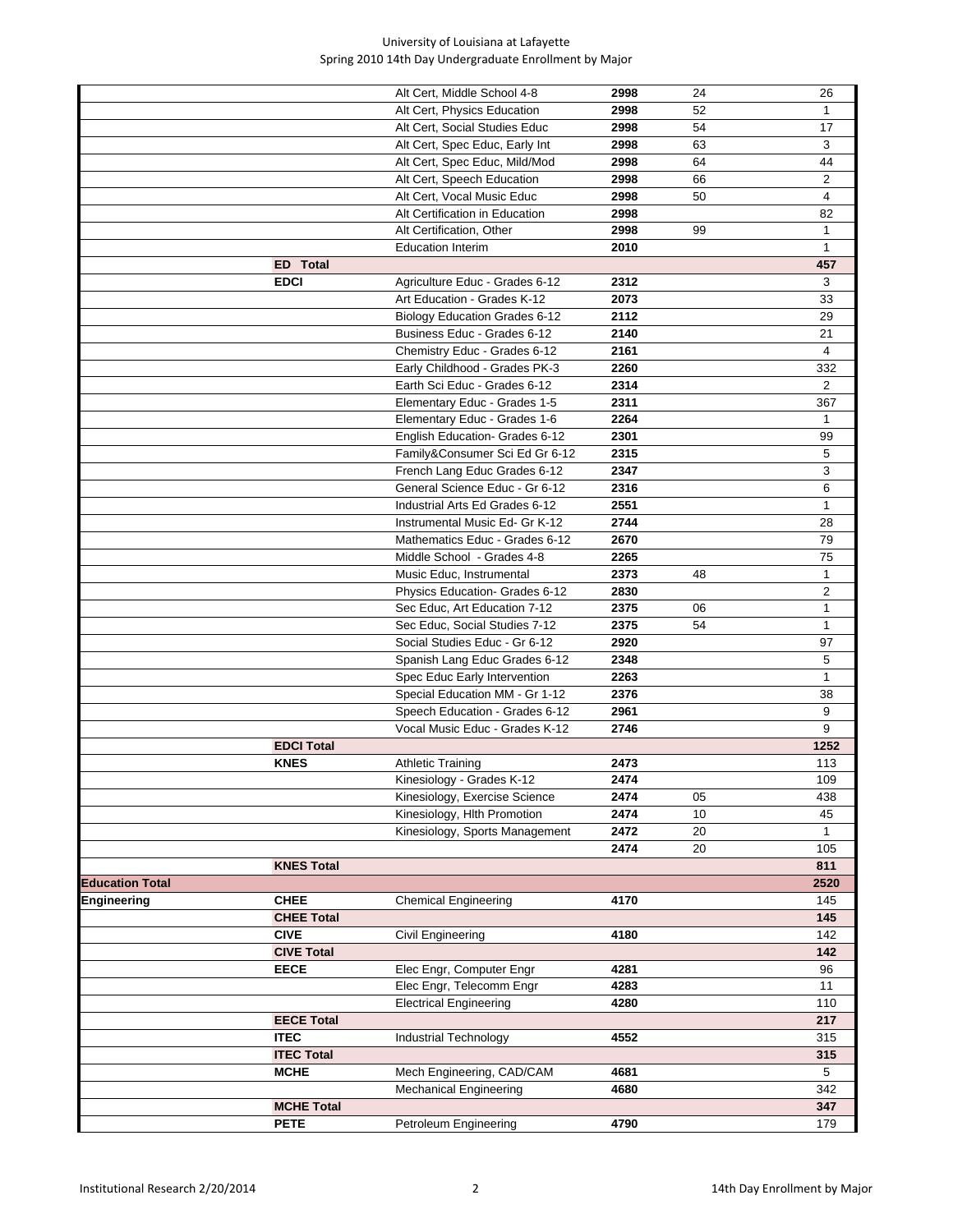|                              | <b>PETE Total</b> |                                 |             |    | 179            |
|------------------------------|-------------------|---------------------------------|-------------|----|----------------|
| <b>Engineering Total</b>     |                   |                                 |             |    | 1345           |
| <b>General Studies</b>       | GS                | Gen Studies, Applied Sciences   | G005        |    | 170            |
|                              |                   | Gen Studies, Arts and Human     | G001        |    | 371            |
|                              |                   | Gen Studies, Behavioral Sci     | G003        |    | 237            |
|                              |                   | Gen Studies, Natural Sciences   | G002        |    | 11             |
|                              |                   | General Studies, Interim        | G000        |    | 13             |
|                              | <b>GS</b> Total   |                                 |             |    | 802            |
| <b>General Studies Total</b> |                   |                                 |             |    | 802            |
| Liberal Arts                 | <b>CJUS</b>       | <b>Criminal Justice</b>         | H929        |    | 282            |
|                              | <b>CJUS Total</b> |                                 |             |    | 282            |
|                              | <b>CMCN</b>       | Interprsnl& Org. Communication  | H961        |    | 31             |
|                              |                   | Mass Comm-Advertising Sequence  | H962        | 01 | 83             |
|                              |                   | Mass Comm-Broadcasting Seq      | H962        | 02 | 150            |
|                              |                   | Mass Comm-Journalism Sequence   | H962        | 03 | 69             |
|                              |                   | <b>Mass Communication</b>       | H962        |    | $\overline{2}$ |
|                              |                   | <b>Public Relations</b>         | H965        |    | 167            |
|                              | <b>CMCN Total</b> |                                 |             |    | 502            |
|                              | <b>CODI</b>       | Speech Pathology and Audiology  | H963        |    | 168            |
|                              | <b>CODI Total</b> |                                 |             |    | 168            |
|                              | <b>ENGL</b>       | English                         | H301        |    | 197            |
|                              | <b>ENGL Total</b> |                                 |             |    | 197            |
|                              | <b>FORL</b>       | Modern Languages                | H345        |    | 8              |
|                              |                   | Modern Languages, Francophone   | H345        | 02 | $\overline{4}$ |
|                              |                   | Modern Languages, French        | H345        | 01 | 9              |
|                              |                   | Modern Languages, German        | H345        | 04 | $\overline{2}$ |
|                              |                   | Modern Languages, Spanish       | H345        | 03 | 11             |
|                              | <b>FORL Total</b> |                                 |             |    | 34             |
|                              | <b>HIGE</b>       | History                         | H501        |    | 146            |
|                              | <b>HIGE Total</b> |                                 |             |    | 146            |
|                              | LA                | <b>Undeclared Liberal Arts</b>  | H009        |    | 93             |
|                              | <b>LA</b> Total   |                                 |             |    | 93             |
|                              | PHIL              | Philosophy                      | H810        |    | 19             |
|                              | <b>PHIL Total</b> |                                 |             |    | 19             |
|                              | <b>POLS</b>       | <b>International Relations</b>  | H921        | 02 | 23             |
|                              |                   | <b>Political Science</b>        | H921        |    | 95             |
|                              |                   | Political Science - Pre-Law     | H921        | 01 | 124            |
|                              |                   | Political Science, Pre-Law      | H926        |    | $\overline{2}$ |
|                              | <b>POLS Total</b> |                                 |             |    | 244            |
|                              | <b>PSYC</b>       | Psychology                      | H870        |    | 469            |
|                              | <b>PSYC Total</b> |                                 |             |    | 469            |
|                              | <b>SOCI</b>       | Anthropology                    | H924        |    | 57             |
|                              |                   | <b>Child and Family Studies</b> | H481        |    | 188            |
|                              |                   | Sociology                       | H925        |    | 171            |
|                              | <b>SOCI Total</b> |                                 |             |    | 416            |
| <b>Liberal Arts Total</b>    |                   |                                 |             |    | 2570           |
| <b>Nursing</b>               | <b>ALHP</b>       | Dental Hygiene                  | 5772        |    | 80             |
|                              |                   | <b>Dietetics</b>                | 5486        |    | 119            |
|                              | <b>ALHP Total</b> |                                 |             |    | 199            |
|                              | <b>BSN</b>        | Mobility in Nursing Education   | 5770        | 01 | 21             |
|                              |                   | Nursing                         | 5770        |    | 1059           |
|                              |                   | Nursing, Accelerated Option     | 5770        | 02 | 13             |
|                              | <b>BSN Total</b>  |                                 |             |    | 1093           |
| <b>Nursing Total</b>         |                   |                                 |             |    | 1292           |
| Sciences                     | <b>BIOL</b>       | Biology                         | <b>S117</b> |    | 516            |
|                              |                   | Microbiology                    | S721        |    | 44             |
|                              |                   | Pre-Med Tech, Transfer Program  | S727        |    | 7              |
|                              |                   | Resource Biology/Biodiversity   | S118        |    | 21             |
|                              | <b>BIOL Total</b> |                                 |             |    | 588            |
|                              | <b>CHEM</b>       | Chemistry                       | S161        |    | 58             |
|                              |                   | Pre-Pharmacy Two Year Transfer  | S162        |    | 62             |
|                              |                   |                                 |             |    |                |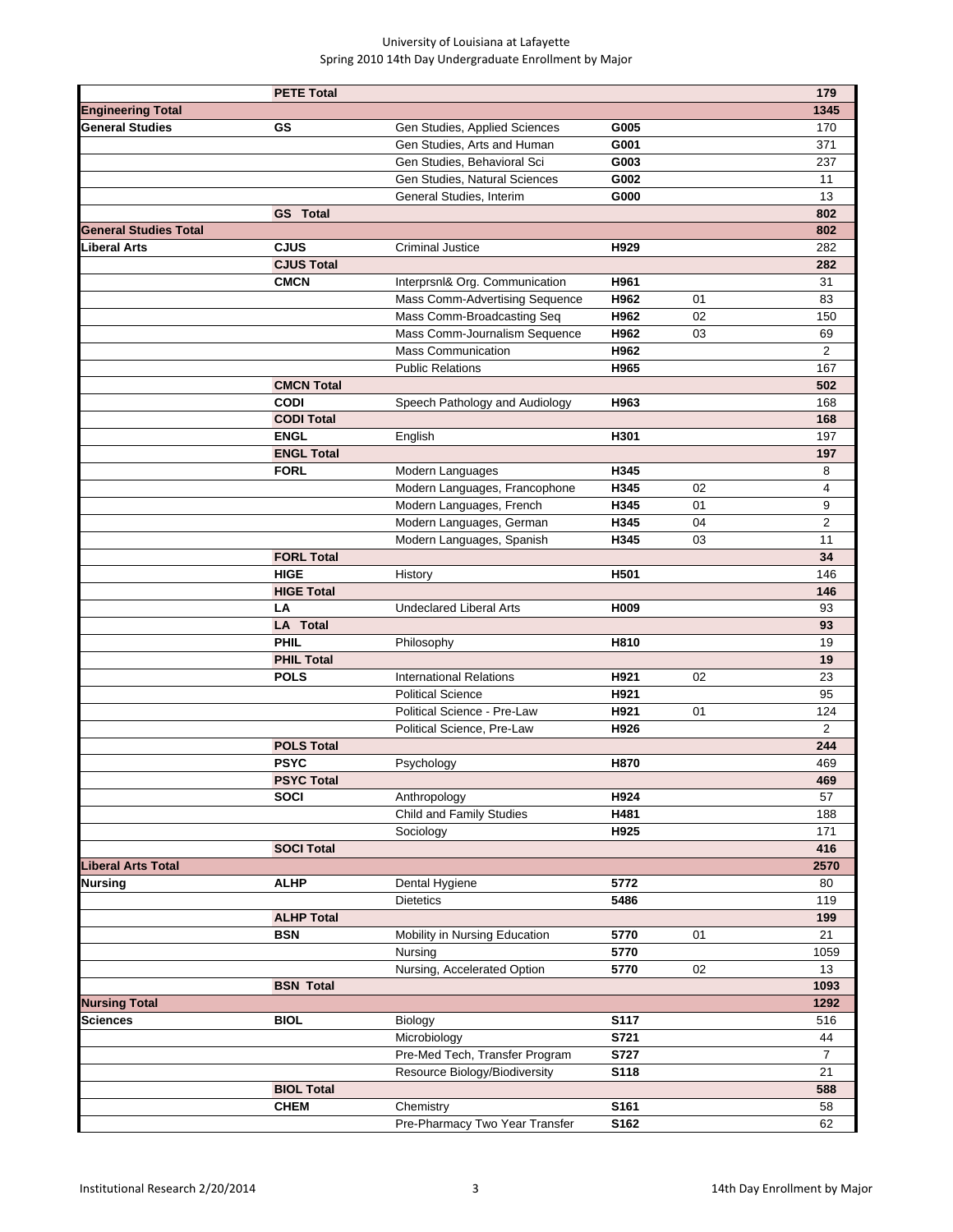|                                 | <b>CHEM Total</b> |                                      |                  |    | 120            |
|---------------------------------|-------------------|--------------------------------------|------------------|----|----------------|
|                                 | <b>CMPS</b>       | <b>Computer Science</b>              | S <sub>191</sub> |    | 261            |
|                                 | <b>CMPS Total</b> |                                      |                  |    | 261            |
|                                 | <b>GEOL</b>       | Geology                              | S410             |    | 73             |
|                                 | <b>GEOL Total</b> |                                      |                  |    | 73             |
|                                 | <b>HIM</b>        | <b>Health Information Management</b> | S728             |    | 123            |
|                                 | <b>HIM Total</b>  |                                      |                  |    | 123            |
|                                 | <b>MATH</b>       | <b>Mathematics</b>                   | S671             |    | 35             |
|                                 | <b>MATH Total</b> |                                      |                  |    | 35             |
|                                 | <b>PHYS</b>       | Physics                              | S830             |    | 19             |
|                                 | <b>PHYS Total</b> |                                      |                  |    | 19             |
|                                 | <b>RRES</b>       | Agribusiness, Concentration          | S128             | 01 | 13             |
|                                 |                   | Animal Science, Concentration        | S128             | 02 | 44             |
|                                 |                   | Environmental & Sustainable Re       | S034             |    | 36             |
|                                 |                   | Landscape& Horticulture Mgmt         | S128             | 04 | 10             |
|                                 |                   | Nat. Resources&Envir Quality         | S034             | 01 | 30             |
|                                 |                   | Plant Science, Concentration         | S128             | 03 | 4              |
|                                 |                   | Pre Vet Two Year Transfer            | S063             |    | 32             |
|                                 |                   | Res Conservation&Comm Sustain        | S034             | 02 | 5              |
|                                 |                   | Sustainable Agriculture              | S128             |    | 4              |
|                                 | <b>RRES Total</b> |                                      |                  |    | 178            |
|                                 | <b>SI</b>         | <b>Undeclared Science</b>            | S009             |    | 35             |
|                                 | SI Total          |                                      |                  |    | 35             |
| <b>Sciences Total</b>           |                   |                                      |                  |    | 1432           |
| <b>University College</b>       | UC                | Doors Program                        | 7008             |    | 324            |
|                                 |                   | High School - Dual Enrollment        | 7012             |    | 129            |
|                                 |                   | Non-ULL Cross Enrollment             | 7100             |    | 12             |
|                                 |                   | Post Baccalaureate                   | 7001             |    | 90             |
|                                 |                   | Special Non Degree Undergrad         | 7000             |    | $\overline{7}$ |
|                                 |                   | <b>Visiting Student</b>              | 7004             |    | 3              |
|                                 | <b>UC</b> Total   |                                      |                  |    | 565            |
| <b>University College Total</b> |                   |                                      |                  |    | 565            |
| <b>Grand Total</b>              |                   |                                      |                  |    | 13753          |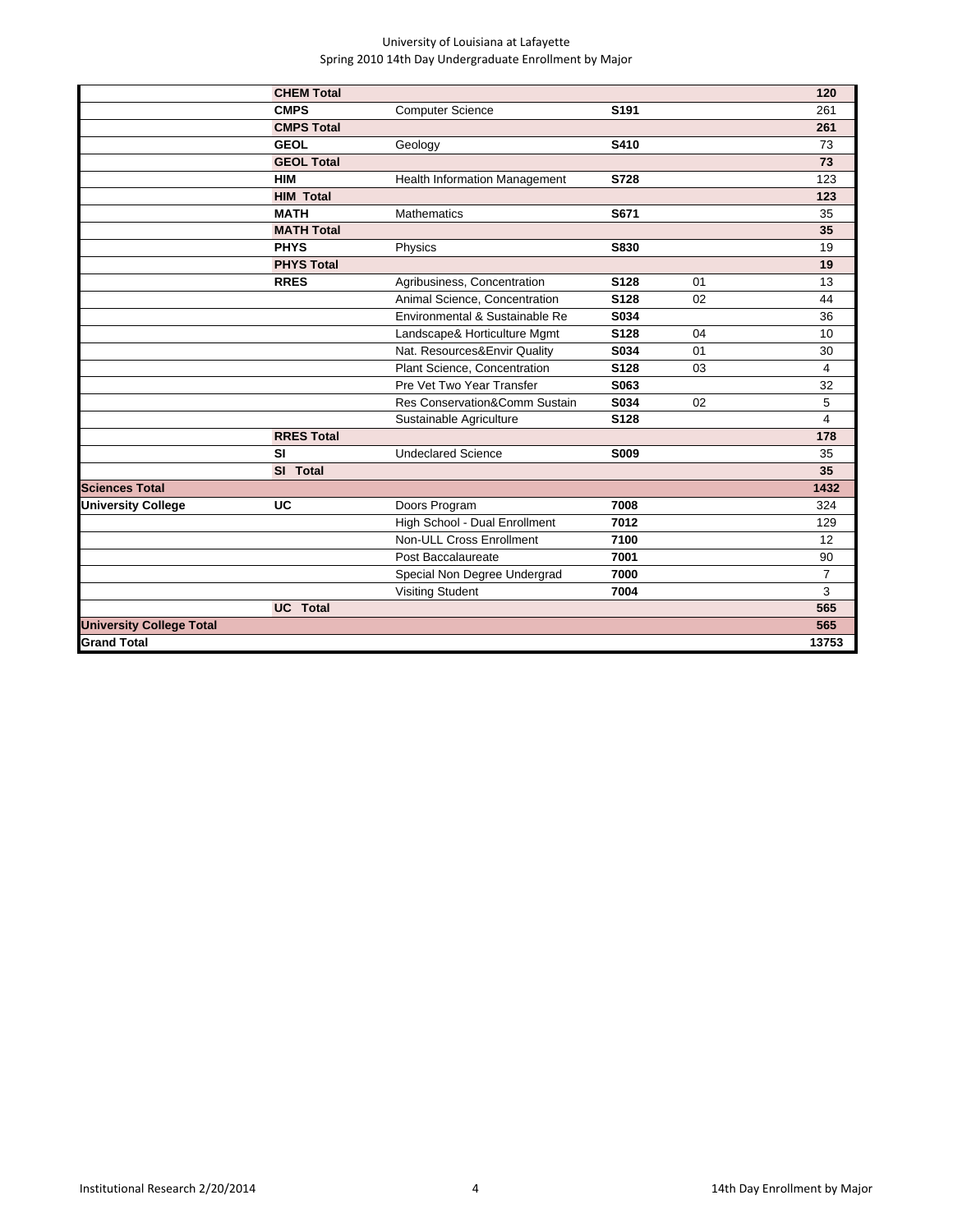| <b>College</b>               | <b>Department</b> | <b>Major Name</b>                 | <b>Major</b> | <b>Submajor</b> | <b>Total</b>   |
|------------------------------|-------------------|-----------------------------------|--------------|-----------------|----------------|
| Arts                         | <b>ARCH</b>       | Architecture                      | 8085         |                 | 30             |
|                              | <b>ARCH Total</b> |                                   |              |                 | 30             |
|                              | <b>MUS</b>        | Music                             | 8746         |                 | 21             |
|                              | <b>MUS Total</b>  |                                   |              |                 | 21             |
| <b>Arts Total</b>            |                   |                                   |              |                 | 51             |
| Business                     | <b>MBA</b>        | Health Care Admin - Certificate   | 8122         |                 | 3              |
|                              |                   | <b>Health Care Administration</b> | 8121         |                 | 26             |
|                              |                   | Masters of Business Admin         | 8120         |                 | 155            |
|                              | <b>MBA Total</b>  |                                   |              |                 | 184            |
| <b>Business Total</b>        |                   |                                   |              |                 | 184            |
| <b>Education</b>             | <b>EDCI</b>       | Curriculum and Instruction        | 8377         |                 | 29             |
|                              |                   | <b>Gifted Education</b>           | 8378         |                 | 25             |
|                              | <b>EDCI Total</b> |                                   |              |                 | 54             |
|                              | <b>EDFL</b>       | <b>Educational Leadership</b>     | 8387         |                 | 42             |
|                              |                   | Educational Leadership Ed.D.      | 8389         |                 | 57             |
|                              | <b>EDFL Total</b> |                                   |              |                 | 99             |
| <b>Education Total</b>       |                   |                                   |              |                 | 153            |
| Engineering                  | <b>CHEE</b>       | Engineering, Chemical Option      | 8172         |                 | 23             |
|                              | <b>CHEE Total</b> |                                   |              |                 | 23             |
|                              | <b>CIVE</b>       | Engineering, Civil Option         | 8182         |                 | 17             |
|                              | <b>CIVE Total</b> |                                   |              |                 | 17             |
|                              | <b>EECE</b>       |                                   |              |                 | 19             |
|                              |                   | <b>Computer Engineering</b>       | 8283         |                 |                |
|                              |                   |                                   | 8289         |                 | 34             |
|                              |                   | Telecommunications                | 8284         |                 | 38             |
|                              | <b>EECE Total</b> |                                   |              |                 | 91             |
|                              | <b>MCHE</b>       | Engineering, Mechanical Opt       | 8682         |                 | 16             |
|                              | <b>MCHE Total</b> |                                   |              |                 | 16             |
|                              | <b>PETE</b>       | Engineering, Petroleum Opt        | 8792         |                 | 51             |
|                              | <b>PETE Total</b> |                                   |              |                 | 51             |
| <b>Engineering Total</b>     |                   |                                   |              |                 | 198            |
| <b>Graduate School</b>       | <b>COUE</b>       | <b>Counselor Education</b>        | 8010         |                 | 64             |
|                              | <b>COUE Total</b> |                                   |              |                 | 64             |
|                              | <b>GR</b>         | Entree Program                    | 8001         |                 | 116            |
|                              |                   | Masters Plus 30                   | 8008         |                 | 18             |
|                              | <b>GR</b> Total   |                                   |              |                 | 134            |
| <b>Graduate School Total</b> |                   |                                   |              |                 | 198            |
| <b>Liberal Arts</b>          | <b>CMCN</b>       | Communication                     | 8961         |                 | 35             |
|                              | <b>CMCN Total</b> |                                   |              |                 | 35             |
|                              | <b>CODI</b>       | Appl Language & Speech Science    | 8969         |                 | 24             |
|                              |                   | Speech Pathology/Audiology        | 8963         |                 | 42             |
|                              | <b>CODI Total</b> |                                   |              |                 | 66             |
|                              | <b>ENGL</b>       | English                           | 8301         |                 | 20             |
|                              |                   |                                   | 8306         |                 | 69             |
|                              | <b>ENGL Total</b> |                                   |              |                 | 89             |
|                              | <b>FORL</b>       | Francophone Studies               | 8349         |                 | 21             |
|                              |                   | French                            | 8341         |                 | 15             |
|                              | <b>FORL Total</b> |                                   |              |                 | 36             |
|                              | <b>HIGE</b>       | History                           | 8501         |                 | 17             |
|                              | <b>HIGE Total</b> |                                   |              |                 | 17             |
|                              | <b>PSYC</b>       | Psychology                        | 8872         |                 | 38             |
|                              | <b>PSYC Total</b> |                                   |              |                 | 38             |
| <b>Liberal Arts Total</b>    |                   |                                   |              |                 | 281            |
|                              | <b>MSN</b>        | <b>MSN Adult Health</b>           | 8772         |                 | 27             |
| Nursing                      |                   |                                   |              |                 |                |
|                              |                   | MSN Adult Psych & Mental Hith     | 8774         |                 | 3              |
|                              |                   | <b>MSN Nurse Educator</b>         | 8777         |                 | 12             |
|                              |                   | Post MSN Adult Health             | 8773         |                 | $\overline{c}$ |